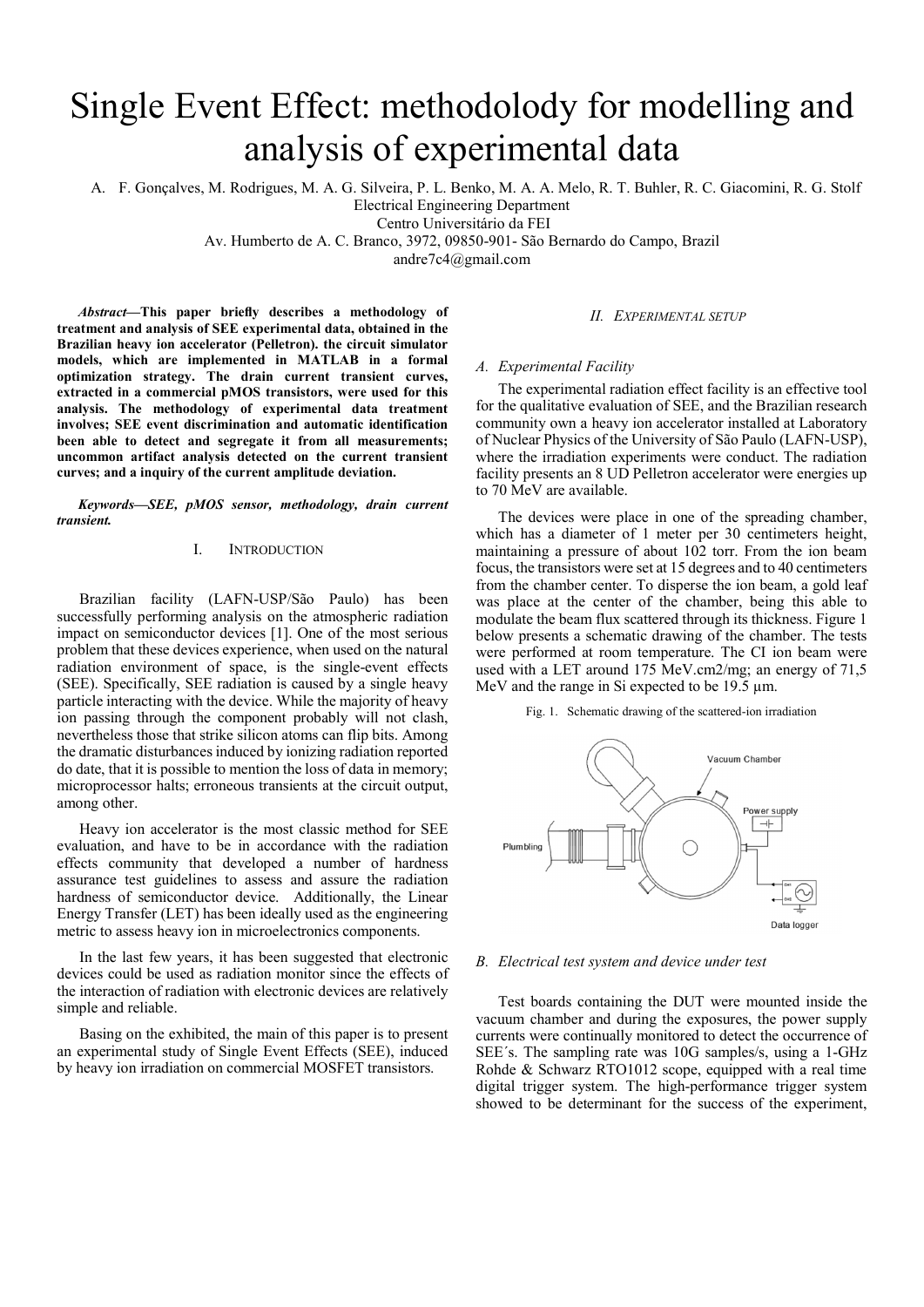because it allowed an accurate detection of the pulses during long time lasting experiments without consuming excessive amounts of digital memory. Hundreds of pulses were registered for each ion beam, and their characteristics are clearly associated to ion strokes on the sensor.

The device chosen as heavy ion bean radiation detector was a commercial one p type MOSFET transistor (3N163) with large impedance, breakdown voltage, and very reduced leakage current (Figure 2). Assembled in a TO-72 package configuration it became easy to withdraw it and expose the die directly to the radiation. Moreover, it was decided to bias the device at triode region where the device behaves like a controlled resistor and the channel depth can be considered almost constant. On Figure 2 it is possible to see a photograph of the transistor with the die exposed.

Fig. 2. Photograph of the transistor used for the analysis.



III. SEE EVALUATION METHODOLOGY

### A. Drain current transient curve

Single-event effect indicates a change in sate or performance of a semiconductor devices, component or system (digital or analog) that is a result from a single energetic particle strike. Not all SEEs which propagate through a system result in a failure, it will depend of the location that the fault occurs in system.

When an ionizing radiation event begins, where the ion pass through it is formed a submicron radius cylindrical path of high carrier concentration of electron hole pairs (region A). As this path is becoming close to the depletion region, carriers are collected by the electric field inducing a large voltage current transient. At this moment, the cylindrical path changes its format to a funnel shape, this in turn, enhances the drift collection efficiency and the depletion region deeper as well (region B). The last region of the curve (region C), indicates the completed collection phase, followed by a phase where diffusion begins the collection process dominant.

Considering integrated circuits, any semiconductor device that presents a reverse-biased junction become very sensitive to an ionizing radiation event. At this moment, when a heavy ion strikes this junction, a drain current transient is observed at the drain terminal, as shown in Fig. 3.

Fig. 3. Time evolution of currents induced by a heavy-ion strike.



#### B. Characterization using MATLAB Simulation

In order to create a methodology to treat the experimental data, Matlab software was used. Figure 4 below presents the flowchart that represents the algorithm implemented in the numerical simulator. The instrument was triggered considering the fall edge of the curve, thus measuring 2031 points of data in format of 1×2031 array. In this array format the current value was being added until the total points and after that a new measurement was achieved. Basing in this background, the first algorithm performed consist in split the data in 2031 samples.

In a second time, it was required to distinguish what is SEE event and what is not. Not all data saved represent a SEE transient, there is more evidence of system noise indeed. An automatically system to realize a data analysis is proposed here, in order to perform a faster analysis and with more confidentially. The algorithm considers that for an SEE event only one peak could be observed, otherwise, it would not be a SEE event.

#### C. Drain current transient artifact removal

Ownership now only the SEE experimental curves, we recognized the presence of an artifact on the expected drain current transient behavior (Fig. 5). This could be allied with the long distance between the spreading chamber and the test facility system, which require lengthy cables and furthers connectors.

Fig. 6 presents the circuit model that represents the electrical test system used. It is possible to notice the mailing parameters that could affect the measurement: the transistor, the coaxial cable and the oscilloscope. Table I presents the description of witch components and its importance on the circuit model.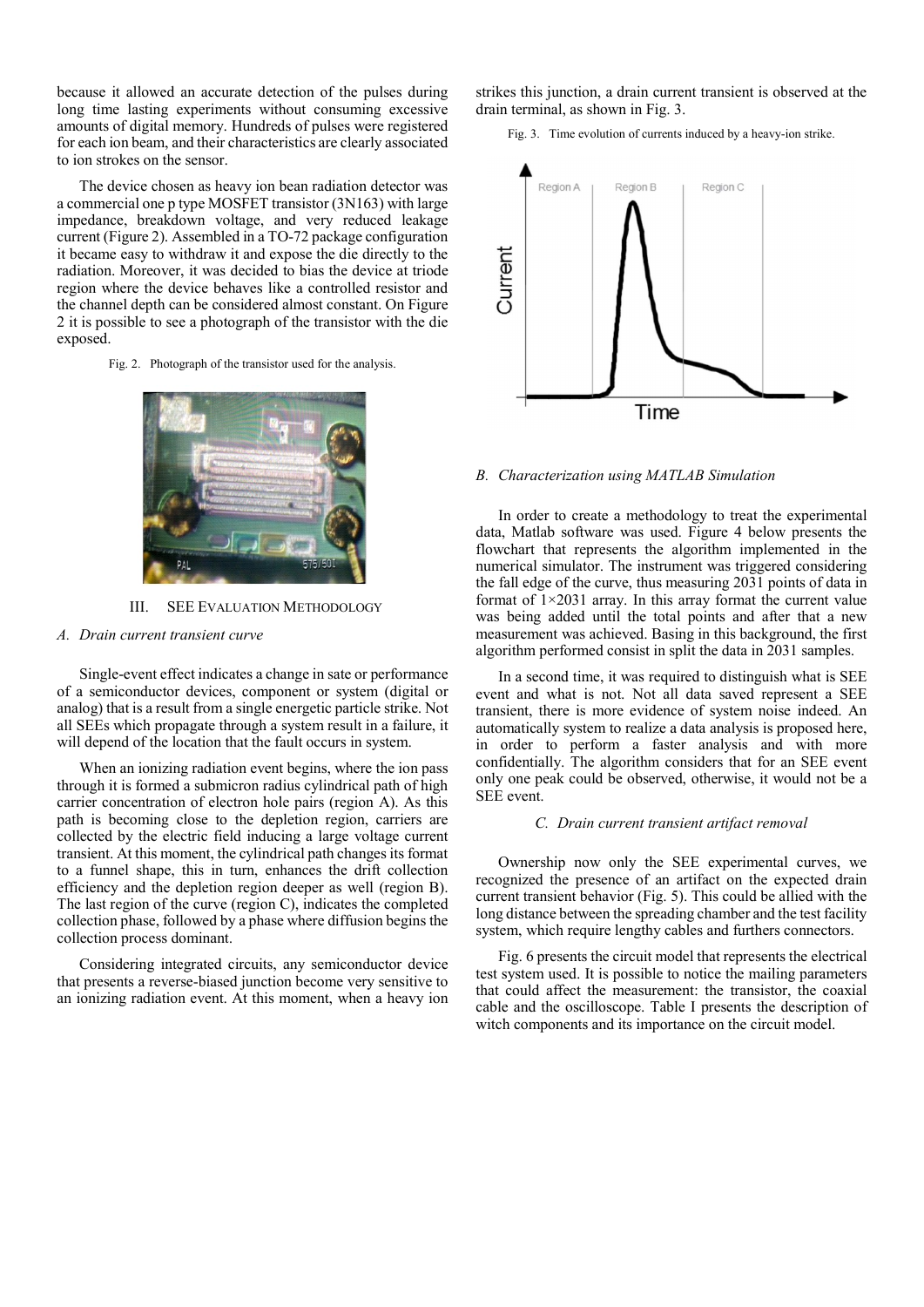Fig.4. Flowchart for SEE experimental data treatment



Eq. (1) presents the output voltage extracted from the circuit model, and correspond to the transient voltage measured on the transistor during radiation. With Matlab tool support it is possible to correlate the artifact with the circuit model components.

$$
Vout(s) = \frac{\frac{R}{1+sRC}}{(R_{DS}+R_1)+sL+\frac{R}{1+sRCo}} - R_{DS}I_{DS}
$$
 (1)

The drain resistance transistors are around 250  $\Omega$  extracted from datasheet. The oscilloscope input impedance was regulated to 50  $\Omega$  and the capacitance is too high in compared with the resistance, and can thus be disregarded. The

parameters used for the coaxial cable, was calculated according to the manufacturer application note [2]. The shunt capacitance (C) can be calculated throw Eq. (2) resulting in a 930pF and the Eq. (3) results in the series inductance  $L=0.3$ uH.

$$
C = \frac{24.161 * \varepsilon_r}{\log(\frac{D}{d})} l \tag{2}
$$

 $\varepsilon$ <sub>r</sub> relative dielectric constant

- d inside radius of outer conductor
- D outside radius of inner conductor
- $l$  coaxial cable length

$$
L = 0.459 * \log \frac{D}{d} \tag{3}
$$